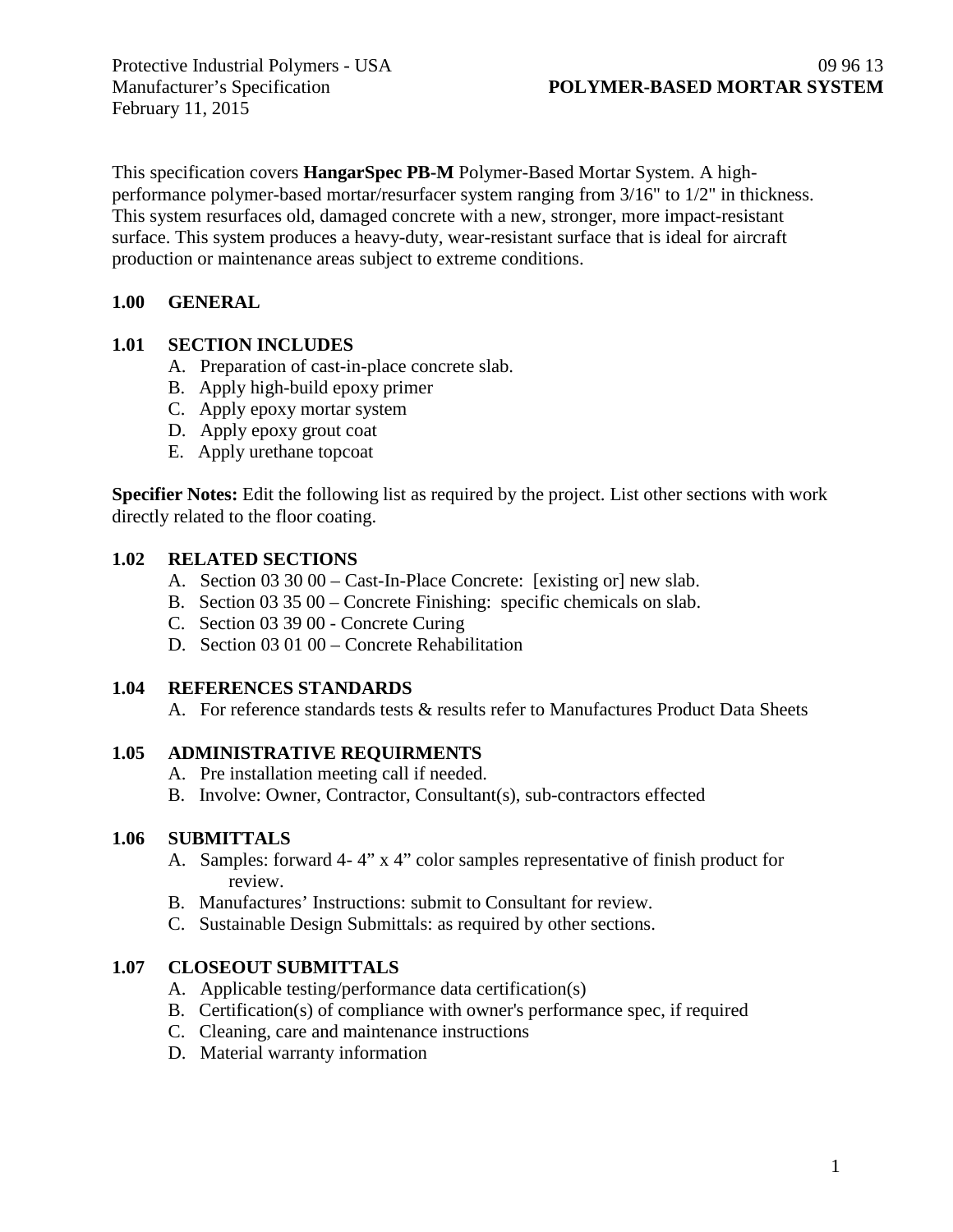### **1.08 QUALITY ASSURANCE**

- A. Regulatory Agency Sustainability Approvals
- B. Applicator: Use applicator experienced in application of specified materials for a minimum of [5] [Five] years on projects of similar size and complexity. Provide list of completed projects including project name and location, name of architect, name of material manufacturer, and approximate quantity of materials applied.
- C. Applicator's Personnel: Employ only persons trained for application of specified materials.

### **1.09 DELIVERY, STORAGE, AND HANDLING**

- A. Delivery: Deliver materials to site in manufacturer's original, unopened containers and packaging, with labels clearly identifying product name, manufacturer, batch or lot number, and date of manufacture. Do not store in direct sunlight or high heat conditions.
- B. Packaging Waste Management
- C. Storage:
	- 1. Store materials in accordance with manufacturer's instructions.
	- 2. Keep containers sealed until ready for use.
	- 3. Do not subject material to excessive heat or freezing; do not apply material that has been subjected to excessive heat or freezing. Material subjected to excessive heat or freezing shall be separated from inventory and destroyed by mixing all three components. The solid reacted product shall be disposed of in environmentally sound and regulatory compliant manner.
	- 4. Shelf life: 1 year after date of manufacture, in unopened containers, under normal conditions.
- D. Handling: Protect materials during handling and application to prevent damage or contamination.
- E. Condition materials for use to  $65^{\circ}F 75^{\circ}F (18^{\circ}C 24^{\circ}C)$  for 24 hours prior to application.

### **1.11 SITE CONDITIONS**

- A. Ambient Conditions
	- 1. Do not apply materials if floor or air temperature is below 65°F (18°C).
	- 2. Do not apply materials if relative humidity is above 85 percent or within 5º of dew point at time of application.
- B. Existing Conditions
	- 1. Utilities, including electric, water, heat and finished lighting to be supplied by General Contractor.
	- 2. Maintain room temperature between  $65^{\circ}F 75^{\circ}F (18^{\circ}C 24^{\circ}C)$  for 48 hours before, during and 48 hours after installation, or until cured.
	- 3. At the time of application ensure the minimum substrate temperature is above 60 $\degree$ F (15 $\degree$ C) and the substrate temperature is 5 $\degree$ F (3 $\degree$ C) above the measured dew point at the time of application.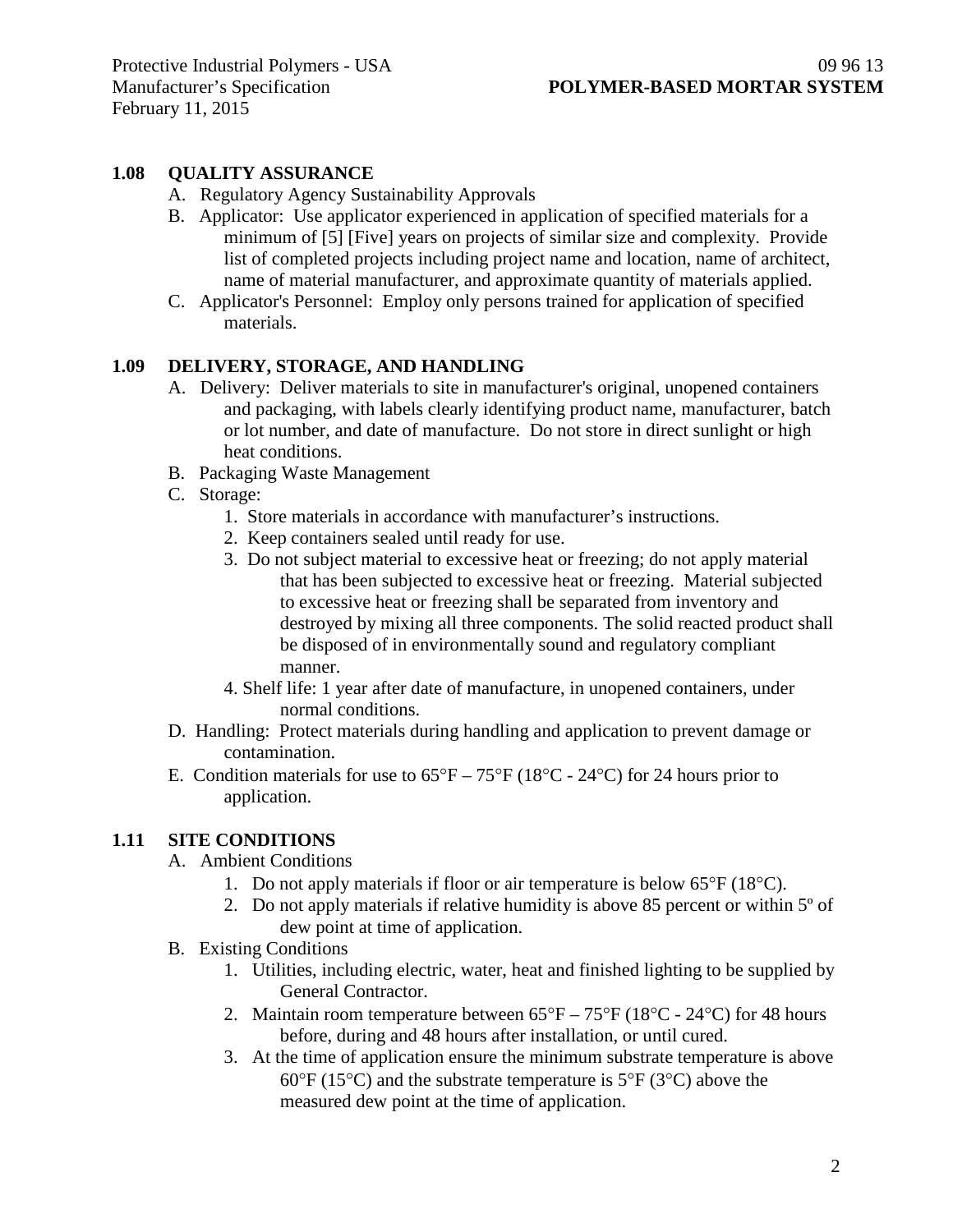- 4. Erect suitable barriers and post legible signs at points of entry to prevent traffic and trades from entering the work area during application and cure period of the floor.
- 5. Protection of finished floor from damage by subsequent trades shall be the responsibility of the General Contractor.

### **1.12 MANUFACTURER WARRANTY**

- A. Provide warranty covering materials for a period of [1] [one] year after date of installation
- B. Installer to provide suitable warranty covering workmanship

### **2.00 PRODUCTS**

### **2.01 MANUFACTURER**

- A. Protective Industrial Polymers [www.protectpoly.com](http://www.protectpoly.com/) (866) 361-3331
- B. 7875 Bliss Parkway, North Ridgeville, Ohio 44039

### **2.02 MATERIALS**

- A. Protect 1000 HB Epoxy Primer
- B. Protect 3600 EM Epoxy Mortar
- C. Protect 1000 Grout Epoxy Grout Coat
- D. Protect 2000 UR Urethane Topcoat

### **2.03 QUALITY CONTROL**

- A. Tests and Inspections: as required by Manufacturer.
- B. Non-Conforming Work: remove immediately and dispose off site.
- C. Coordination of Other Tests and Inspections

## **3.00 EXECUTION**

### **3.01 APPLICATOR**

A. Must be a recognized contractor of Protective Industrial Polymers

## **3.02 EXAMINATION**

- A. Substrate:
	- 1. Free of curing membranes, silicate surface hardener, paint, or sealer and be structurally sound.
	- 2. If you suspect concrete has been treated or sealed, proceed with complete removal process.
	- 3. Consult your PIP representative for further instruction if silicate hardeners or membranes have been utilized.
- B. Moisture:
	- 1. The relative humidity of the concrete substrate shall be less than 75% (using ASTM F2170).
- C. Vapor / Contamination: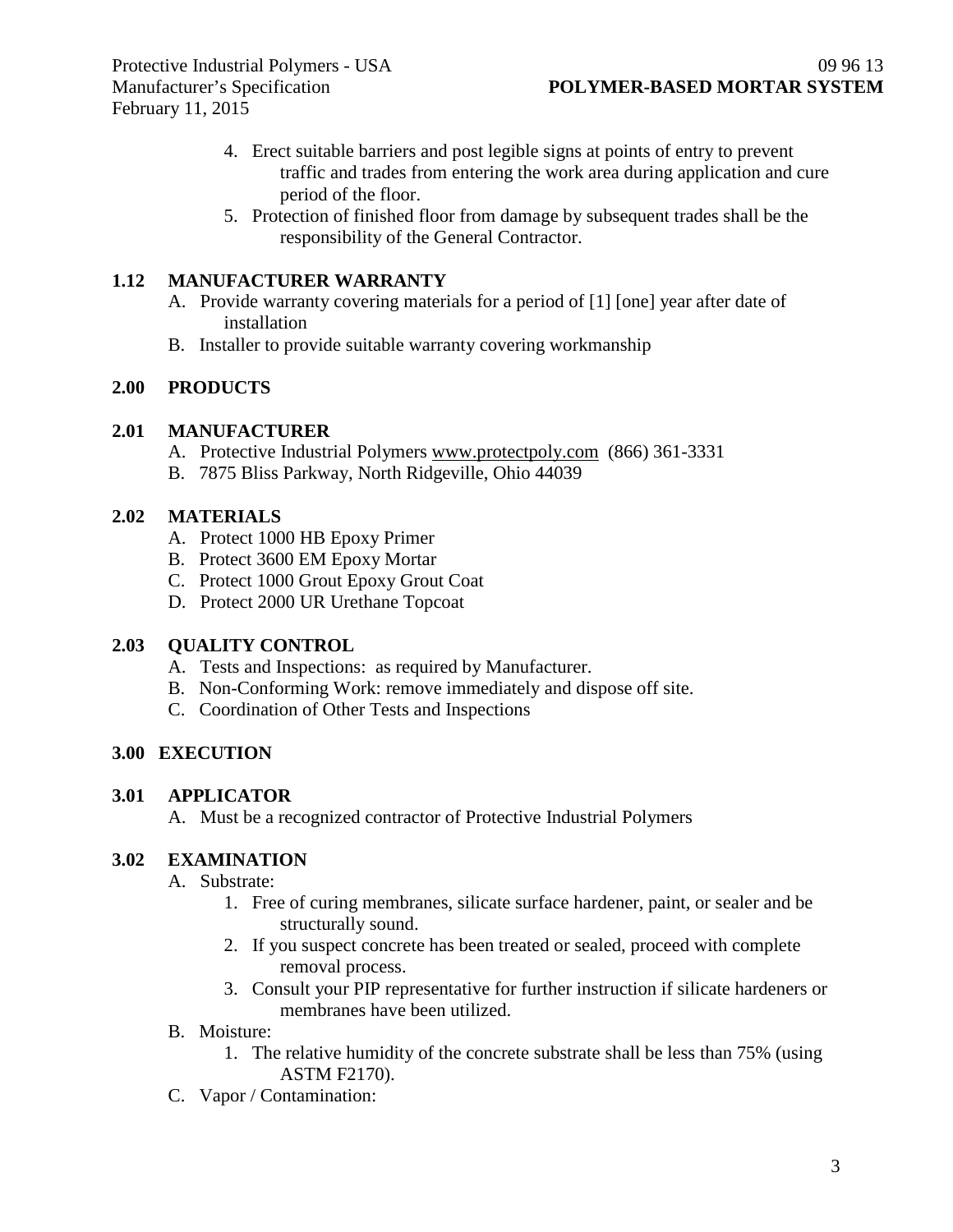- 1. Testing for MVT does not guarantee against future problems.
- 2. If there is no known vapor barrier or the vapor barrier is inadequate, there is an elevated risk of bond failure.
- 3. Other factors including the migration of oils, chemicals, excessive salts, or Alkali Silica Reaction (ASR) from the concrete from may also elevate the risk of adhesion difficulties.
- 4. Consult your PIP representative for approved mitigation treatments.
- D. Temperature:
	- 1. During the application and cure of the coating, the substrate temperature, material temperature and room conditions must be maintained between 18˚C (65˚F) and 32˚C (90˚F).
- E. Humidity:
	- 1. Relative Humidity (RH) should be limited to 30-80%.
	- 2. DO NOT apply coatings unless the surface temperature is more than five degree over the dew point.

### **3.03 PREPARATION**

- A. Remove surface dirt, grease, oil, and contaminates by detergent scrubbing and rinse with clean (clear) water.
- B. Mechanical Preparation: Blasting or grinding the surface is the preferred method of preparation.
- C. The success of industrial diamond grinding as a concrete preparation method will vary depending on technique and the hardness of the concrete.

### **3.04 JOINTS**

- A. All non moving joints (control joints) and construction joints may be filled with a semi-rigid joint compound such as Protect JF Epoxy or Protect JF-Polyurea.
- B. Construction joints may need to be re-built and re-cut depending on the conditions.
- C. Isolation or expansion joints should be left uncoated.

### **3.05 MIXING**

- A. Mix material in appropriate vessel as stated in the product's corresponding Technical Data Sheet.
- B. Mix material as directed in the product's corresponding Technical Data Sheet.

#### **3.06 APPLICATION EQUIPMENT**

- A. Protective equipment and clothing as called for in the MSDS
- B. Jiffy® Mixer Blade model ES
- C. Clean container for mixing material
- D. Low speed high torque drill motor
- E. High quality short nap roller covers  $\frac{1}{4} \frac{3}{8}$  inch nap
- F. Application squeegee
- G. Mortar mixer
- H. Screed Box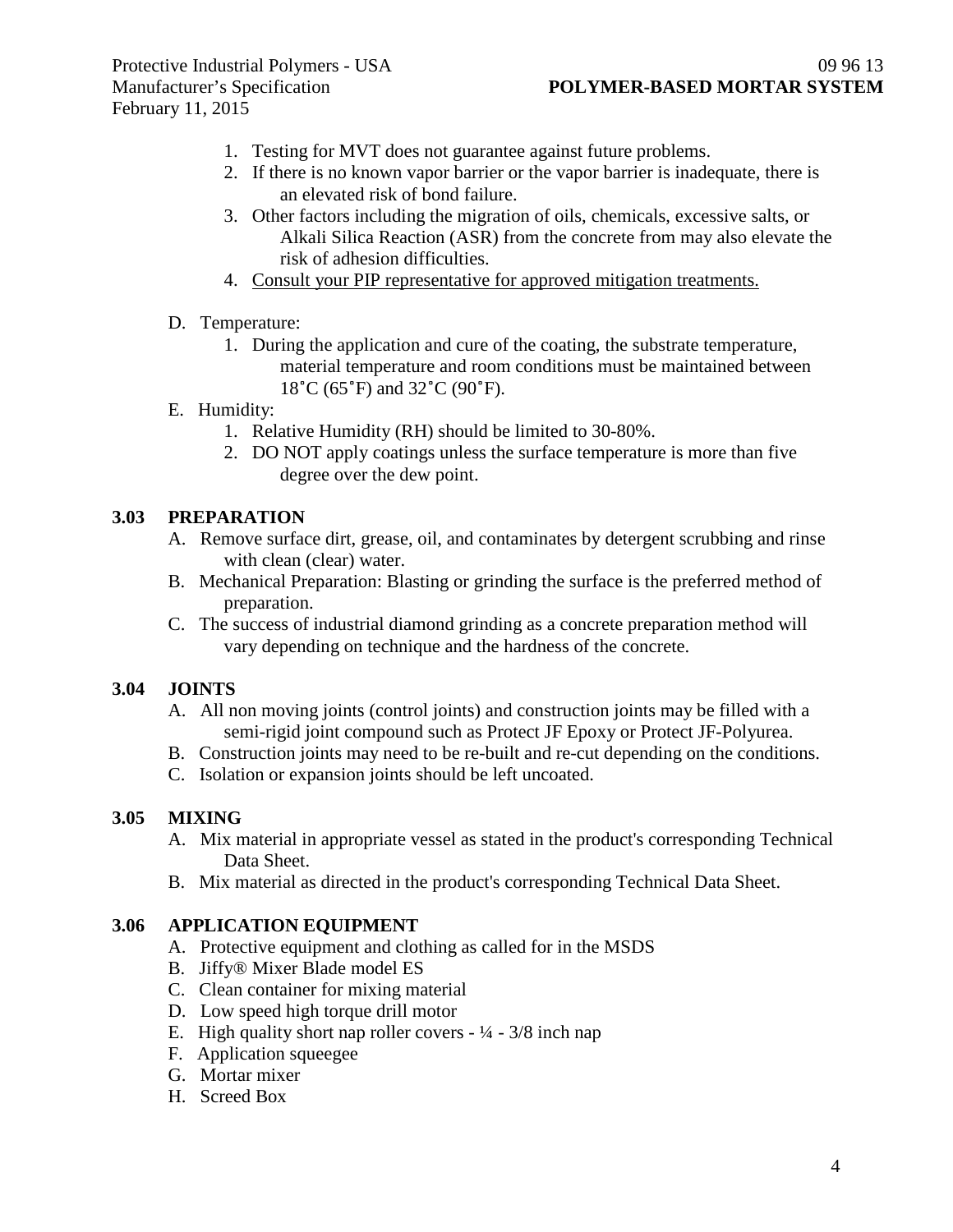I. Hand and Powertrowel

#### **3.07 APPLICATION**

- A. Protect 1000 HB Primer
	- 1. Apply the properly mixed primer to the concrete substrate using a flat or notched squeegee and level uniformly with a non shed 3/8" roller.
	- 2. Leaving the material sit in the pail longer than 10 minutes will result in an increase of viscosity and reduce leveling properties.
	- 3. Mortar must either be applied into wet/tacky primer. If not feasible, seed primer with sparse silica sand broadcast to provide increased surface area and tooth for mortar bond.
- B. Protect 3600 EM Epoxy Mortar System
	- 1. Apply the properly mixed mortar to the primed surface using a screed box.
	- 2. Finish large open areas with a powertrowel.
	- 3. Finish hard to-reach areas not accessible with a hand trowel.
- C. Protect 1000 Grout
	- 1. Apply the properly mixed epoxy grout to the mortar using a flat squeegee.
	- 2. Make multiple passes forcing liquids into the porosity of the mortar.
	- 3. Remove squeegee lines with overlapping and repetitive passes.
	- 4. Leaving the material sit in the pail longer than 10 minutes will result in an increase of viscosity and reduce the ability to penetrate and seal mortar.
- D. Protect 2000 Urethane Topcoat
	- 1. Apply to the floor surface using a roller pan and a non shed 3/8" roller.
	- 2. Leaving the material sit in the pan longer than 15 minutes will result in an increase of viscosity and reduce leveling properties.
	- 3. Care should be taken to overlap and cross lap roller with multiple passes and observe uniform and consistent texture throughout.

### E. Tolerances:

1. HangarSpec PB-M: 3/16"-1/2" (188-500 mils)

### **3.08 SPEADING RATE**

- A. Primer the degree of porosity in the concrete will greatly affect coverage rates. Typical consumption rates for primer application are 5-10 mils, (160-320 SF/gal).
- B. Epoxy Mortar is applied at  $3/16'$ - $1/4$ ".
- C. Grout Coat the degree of porosity in the epoxy mortar will affect coverage rates. Typical consumption rates for grouting the mortar is 10-15 mils. (106-160SF/gal).
- D. Urethane Topcoat is applied at 4-6 mils. (267-400SF/gal).
	- 1. Material applied at inconsistent thickness will result in a varied degree of gloss and texture.
	- 2. Material applied too heavy may blister or can be soft during curing.
	- 3. The best practice is to measure and grid the floor to be sure of proper application rate.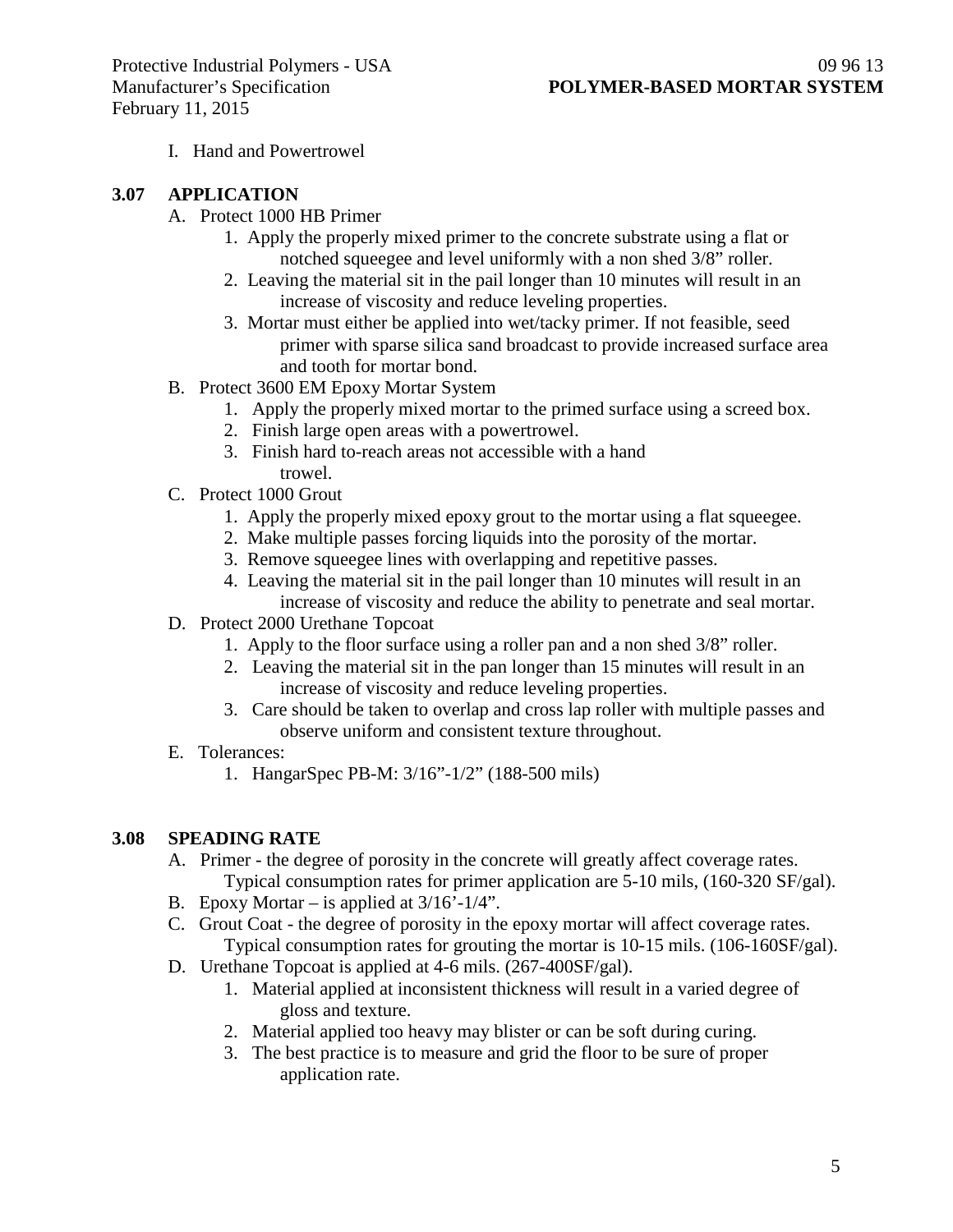## **3.09 CURING**

- A. Allow the coating to cure (dry) for a minimum 24 hours after application at  $24^{\circ}$ C (75˚F) and 50% RH before opening the floor to light traffic, allow more time for low temperatures and higher humidity or for heavier traffic.
- B. Full coating properties mat take up to 7 days to develop.

## **3.10 REPAIR**

A. Repair gouges, chip outs, and scratches as soon as possible to prevent moisture and chemical under cutting and permanent damage to the floor coating.

## **3.11 RECOAT**

- A. Refer to appropriate product's Technical Data Sheet for recoat timetables and allowable recoat parameters as presented by the manufacturer.
- B. If the re-coat window has expired, the prior cured coating surface must be sanded with 100 grit sand paper or sanding screen installed on a swing-type floor buffer.
- C. Sand to a uniform dulled surface.
- D. Remove all sanding debris with a vacuum and damp mop.
- E. Scrub with detergent and rinse with clean (clear) water.
- F. Surface must be dry before recoating.

## **3.12 SITE QUALITY CONTROL**

- A. Site Tests and Inspections: per manufacturer's guidelines
- B. Non-Conforming Work: remove immediately and dispose off site

# **3.13 ADJUSTING**

A. Permitted only upon manufacturer's approval in writing

## **3.14 CLEANING**

- A. Remove masking, draping, and other protection from adjacent surfaces.
- B. Remove remaining materials and debris from job site and dispose of them according with local rules and regulations. Leave area in clean condition free of debris.

## **3.15 CLOSEOUT ACTIVITIES**

- A. Notify manufacturer of completion of installation
- B. Forward operation and maintenance data to owner/owner's rep
- C. Forward effective warranty date and information to owner/owner's rep

# **3.16 PROTECTION**

- A. Pointed items or heavy items dropped on the floor may cause chipping or concrete pop out damage.
- B. Plasticizer migration from rubber tires can permanently stain the floor coating.
- C. If a rubber tire is planned to set on the floor for a long period of time, place a piece of acrylic sheet between the tire and the floor to prevent tire staining.
- D. Rubber burns from quick stops and starts from lift trucks can heat the coating to its softening point causing permanent damage and marking.